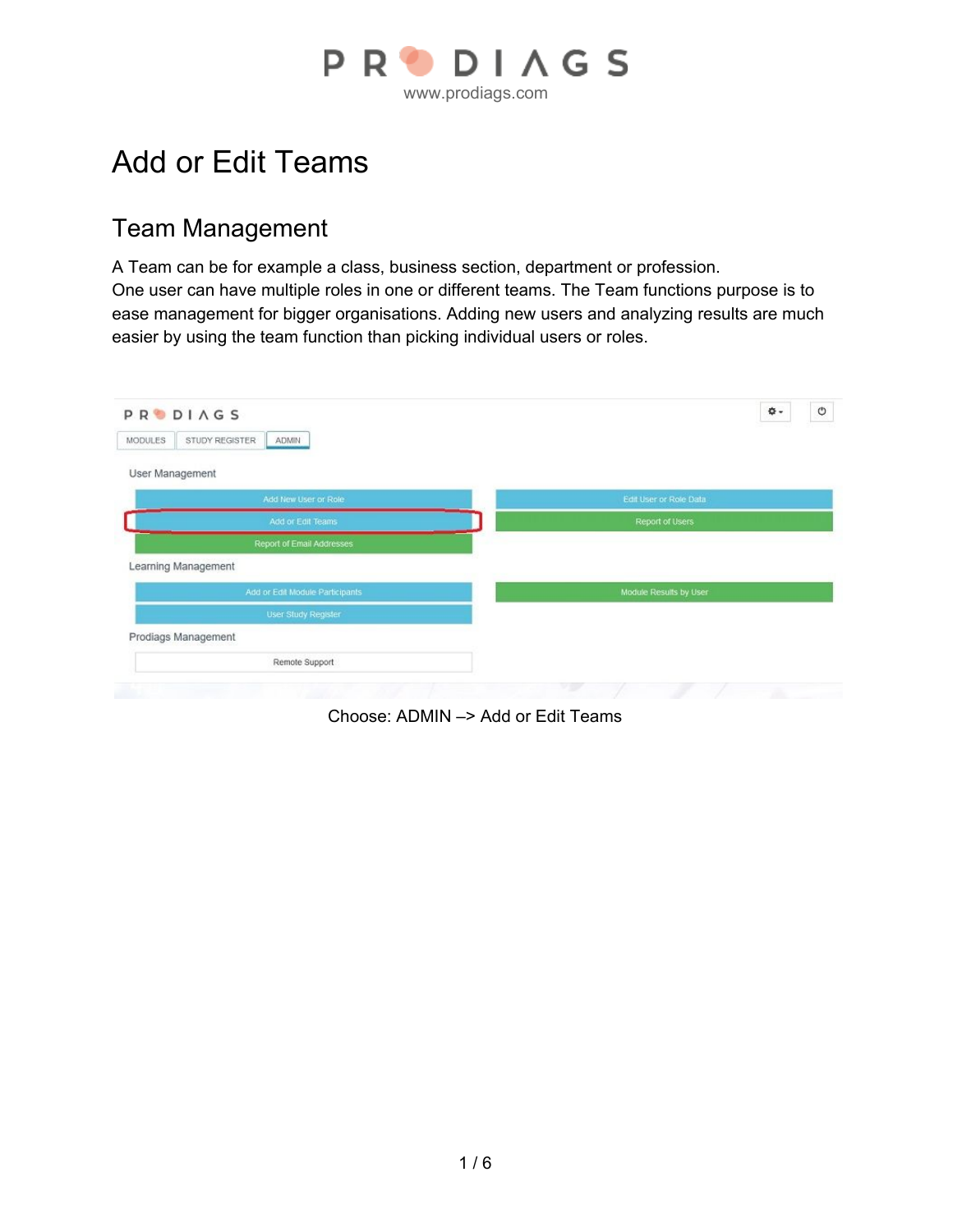|                         | <b>PRODIAGS</b>                     |            |                  |                     |                     |                                       |
|-------------------------|-------------------------------------|------------|------------------|---------------------|---------------------|---------------------------------------|
|                         | <b>ADMIN &gt; Add or Edit Teams</b> |            | <b>Team name</b> | <b>Status</b>       |                     |                                       |
|                         |                                     |            |                  | $\cdot$<br>Q Search |                     |                                       |
|                         | Team name                           | Valid from | valid to▼        | Modified date       | B)<br>Modified by   |                                       |
| o                       | Alavus                              |            |                  | 06.10.2017 15:00:08 | manite size:        | 3                                     |
| ø                       | Jyvaskyla                           |            |                  | 06.10.2017 15:00:39 | <b>SOFTWARE</b>     | $\overline{\mathcal{C}}$              |
| a                       | Kauhajoki                           |            |                  | 06.10.2017.15:00:20 | <b>TANKING</b> AREA | $\overline{\mathcal{C}}$              |
|                         | Kokkola                             |            |                  | 06.10.2017 14:57:30 | Telling Julie       | $\overline{\boldsymbol{\mathcal{C}}}$ |
| ō                       | Närpiö                              |            |                  | 06.10.2017 14:57:40 | <b>TOURIS LOST</b>  | $\overline{\mathcal{C}}$              |
|                         | Port                                |            |                  | 06.10.2017 14:59:39 | THE R. P. LEWIS     | $\overline{a}$                        |
| z                       | Rauma                               |            |                  | 06.10.2017 14:59:46 | <b>CONTROLLIGES</b> | $\overline{\boldsymbol{G}}$           |
| ø                       | Seinäjoki                           |            |                  | 06.10.2017 14:28:57 | <b>SOFTEN AREA</b>  | $\overline{a}$                        |
| $\overline{\mathbf{v}}$ | Tampere                             |            |                  | 09.11.2017 15:14:48 | <b>Simila</b> Akes  | $\overline{\boldsymbol{G}}$           |
| €                       | Vaasa                               |            |                  | 06.10.2017 14:57:23 | Telefon Lead        |                                       |

The function main view is a list of all available teams.

Button **A)** allows you to create a new team. And with button **B)** you can edit the selected team.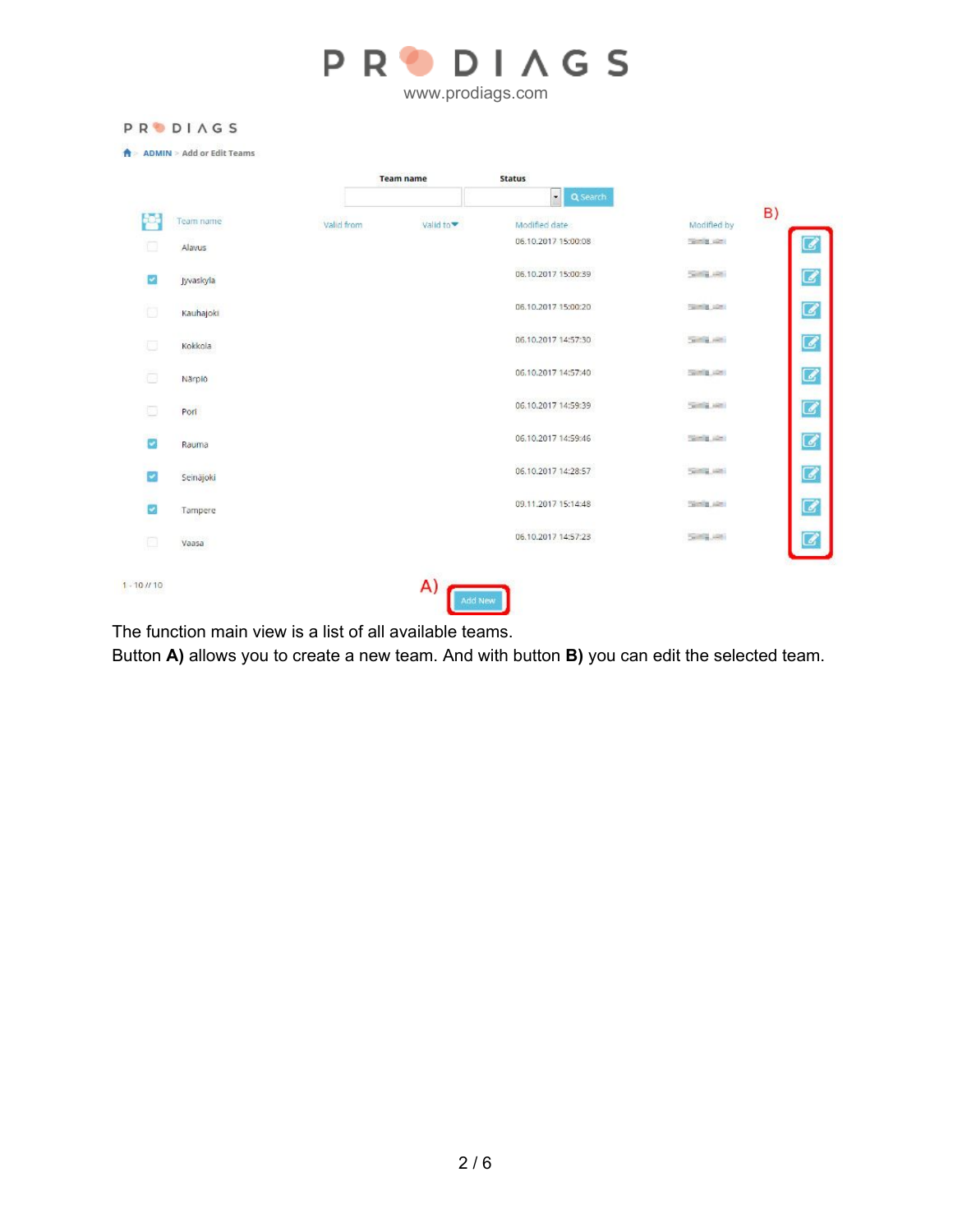

### Team Basic Settings

| <b>PRODIAGS</b>                                   |                             |
|---------------------------------------------------|-----------------------------|
| ADMIN > Add or Edit Teams > Team<br>n             |                             |
|                                                   | Group Prodiags Finland Demo |
| Team <sup>*</sup>                                 |                             |
| <b>Start Date</b>                                 | Ħ                           |
| <b>Expiry Date</b>                                | $\equiv$                    |
| Visibility of the Team Connection"                | $\checkmark$<br>Show        |
| <b>Team Description</b>                           |                             |
| Add me as participant                             | N                           |
| Continue to team participant management $\boxdot$ | Save                        |

Adding a new team starts with entering the following information:



Add a team name.

The name will be visible in for example the admin tool menus and other places

| <b>Start Date</b>  | iii              |                      |            |
|--------------------|------------------|----------------------|------------|
| <b>Expiry Date</b> | 葍                |                      |            |
|                    | <b>Team Name</b> | Make selection -     |            |
|                    |                  | Q<br>Search          | $^{\circ}$ |
|                    |                  | Select all           |            |
|                    |                  | Currently Active +   |            |
|                    |                  | Active in the Future |            |
|                    |                  | Not Active Anymore   |            |

The team date settings allows you to determinate the timetable of when the team is active. These dates will also affect how the team is presented in the admin tool selection menus.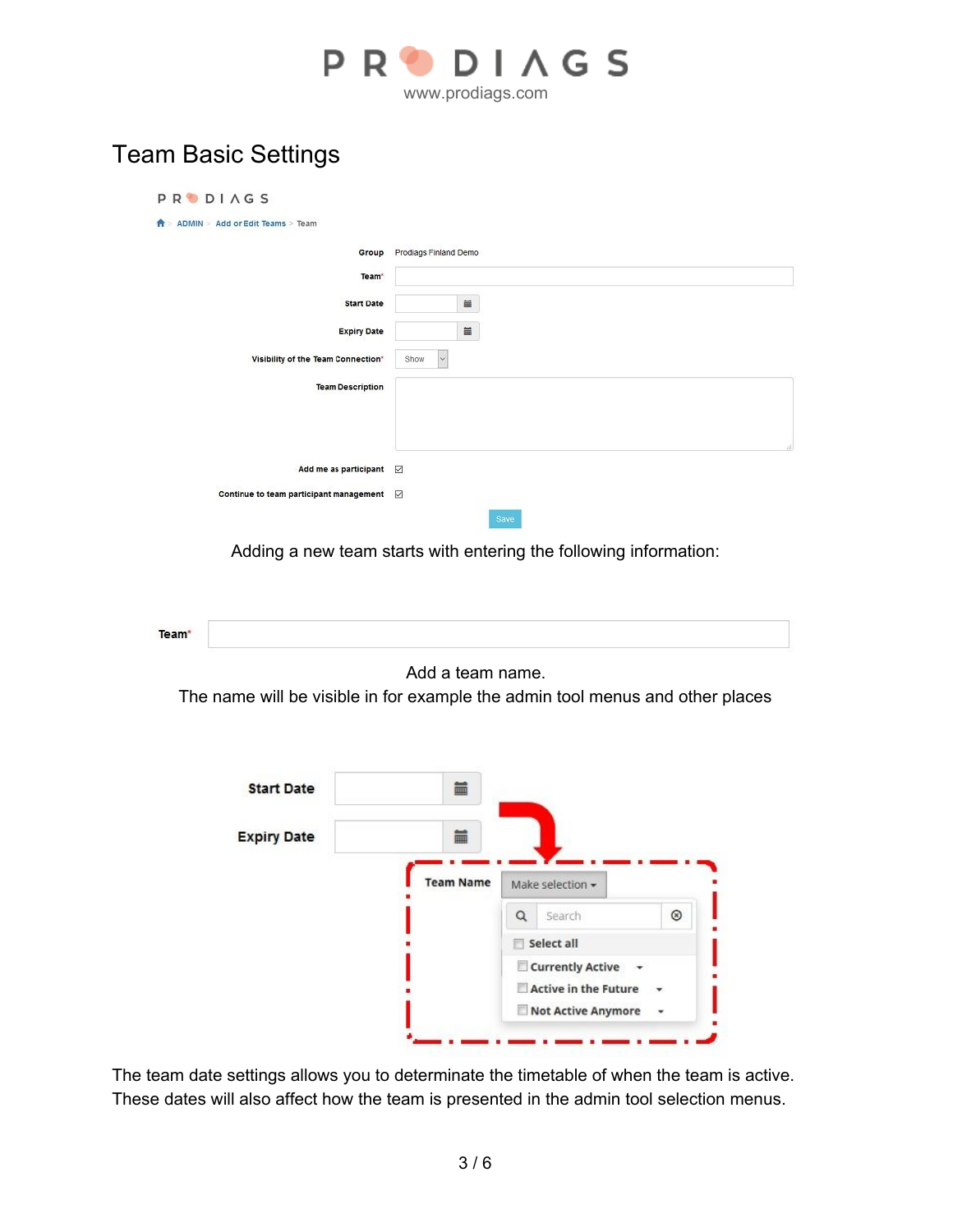

www.prodiags.com



You can select if the team visible or hidden for students. The student can only see visible teams where he/she is a member and only during the time when the team is active.

| <b>Team Description</b> |     |
|-------------------------|-----|
|                         |     |
|                         |     |
|                         | al. |

A team description can be for example the teams purpose or who is in it.



You can choose if you want to add yourself as a participant in the team (**1**). After creating a new team you'll have to add participants in it, you can continue directly in to the adding participants function (**2**) but it is also possible to add participants later for example when adding a new user or role.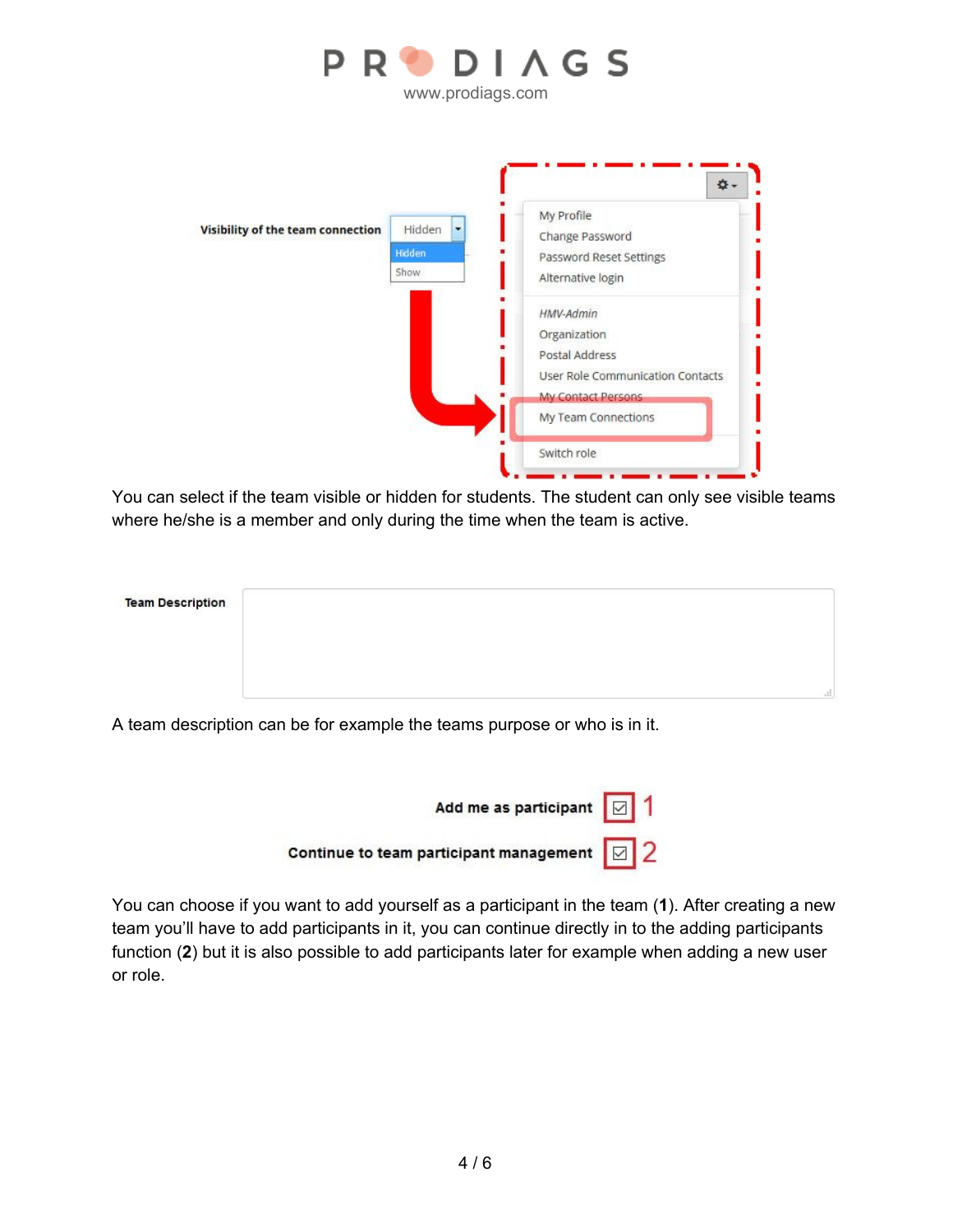

### Team Members

|                |            | <b>Team name</b> | <b>Status</b>       |                      |                            |
|----------------|------------|------------------|---------------------|----------------------|----------------------------|
|                |            |                  | Q Search            |                      |                            |
| <b>Sugarne</b> | Valid from | Valid to▼        | Modified date       | Modified by          | $\boldsymbol{\mathcal{G}}$ |
| Alayus         |            |                  | 06.10.2017 15:00:08 | <b>Taking size</b>   |                            |
| Jyvaskyla      |            |                  | 06.10.2017 15:00:39 | <b>Service</b> Addis |                            |
| Kauhajok       |            |                  | 06.10.2017 15:00:20 | <b>Talmid List:</b>  |                            |
| Kokkola.       |            |                  | 06.10.2017 14:57:30 | Sent guesti          |                            |
| Närpiö         |            |                  | 06.10.2017 14:57:40 | <b>COUNTER LIGHT</b> |                            |
| Port           |            |                  | 06.10.2017 14:59:39 | <b>Seminar Aker</b>  |                            |
| Rauma          |            |                  | 06.10.2017 14:59:46 | <b>COUNTER LIGHT</b> |                            |
| Seinäjoki      |            |                  | 06.10.2017 14:28:57 | Sentra Mini          |                            |
| Tampere        |            |                  | 09.11.2017 15:14:48 | <b>Simila</b> Alan   |                            |
| Vaasa          |            |                  | 06.10.2017 14:57:23 | Sella John           |                            |

Select at least one Team to edit its members. The tool allows you to edit members in one or multiple teams.

| Tip: |                                            |  |  |  |
|------|--------------------------------------------|--|--|--|
|      | 25.10.2017 14.11.2016 15:53:30 Aalto, Arto |  |  |  |

Despite the fact that team is not currently active anymore the team can still be selected. You can use it as source info or compare its members between teams but you can't edit the member information anymore.